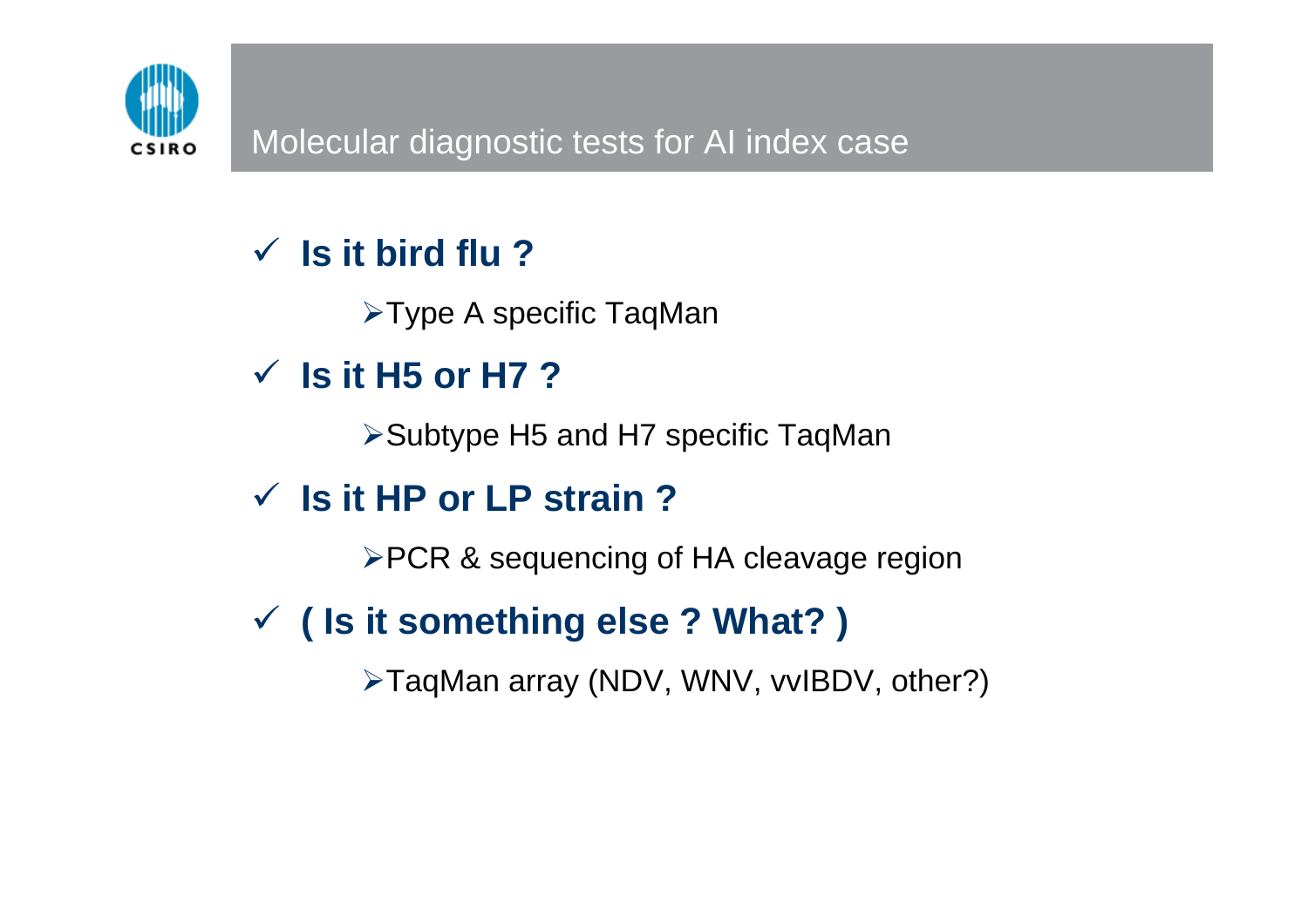

#### AI TaqMan technology transfer to state labs and evaluation of different instrument platforms

#### **Instruments**

- Applied Biosystems ABI 7700 Sequence Detection System
- ABI 7500 Fast plate system
- Corbett Research Rotor-Gene Instrument
- Biorad iCycler
- Roche Lightcycler
- **Cepheid Smartcycler**

#### **Transfer of AI TaqMan assays to state labs**

- Harmonized assay using SOP, primer & probe sequences and assay conditions provided by AAHL
- **Positive and negative** controls (inactivated virus in RLT) sent to state labs
- **Labs to extract RNA from** positive control and perform real-time PCR on serial diluted RNA to determine analytical sensitivity
- Coded ("blind") samples of strong and weak positives and negatives send to state labs for proficiency testing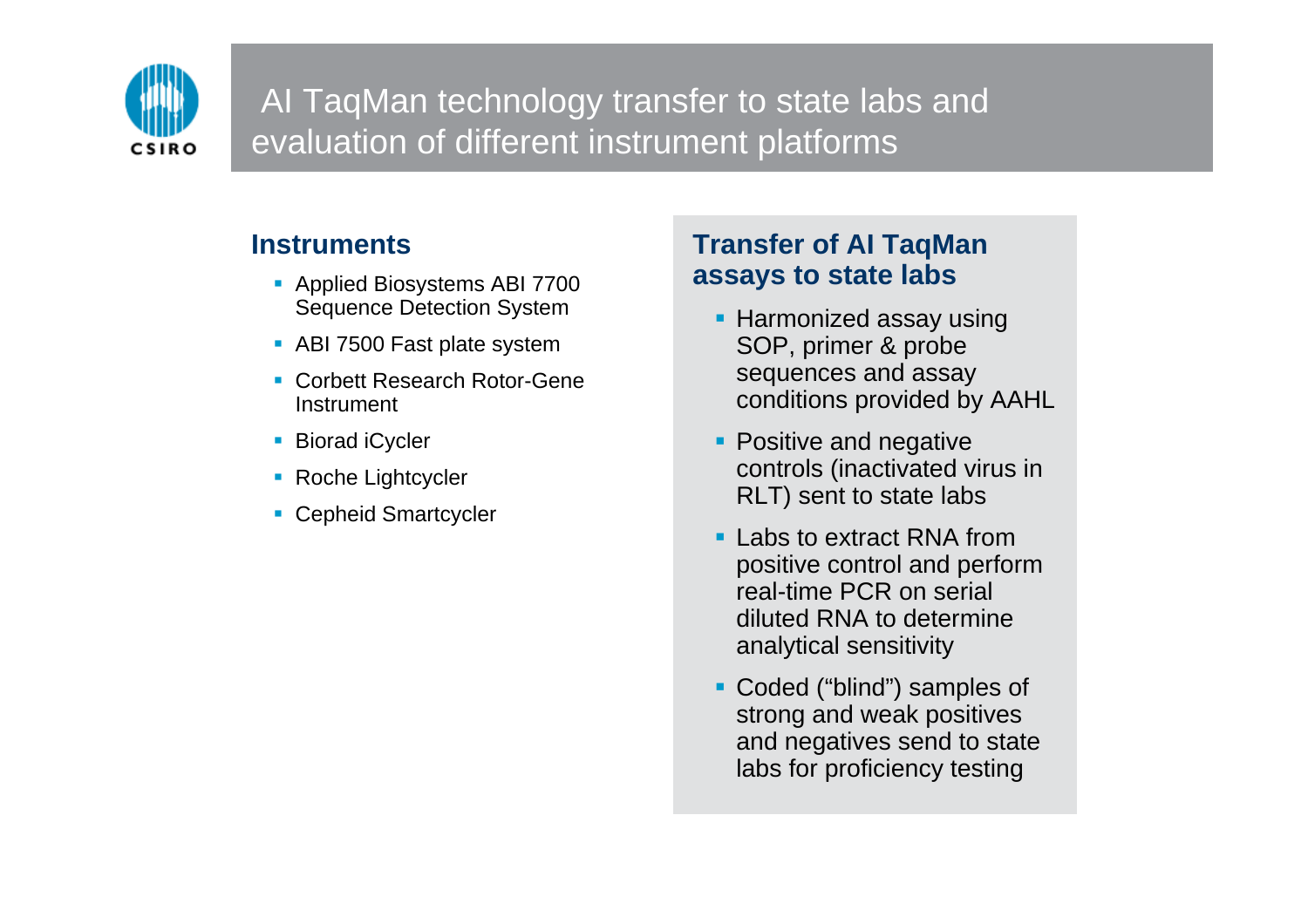

**(Traditional diagnostics also may need to be adapted to the outbreak strain) The Convention Paul Selleck** 

#### **Influenza Virus HI titres**

| Serum     | A/tern/Australia/75 H5N3 | A chicken/Vietnam/8/2004 H5N1 |
|-----------|--------------------------|-------------------------------|
| Anti-H5N3 | 640                      | 40                            |
| Anti-H5N1 | 640                      | 5120                          |

**This data indicates that using an antigen in the HI test that is not matched to the outbreak strain will result in reduced sensitivity of the test**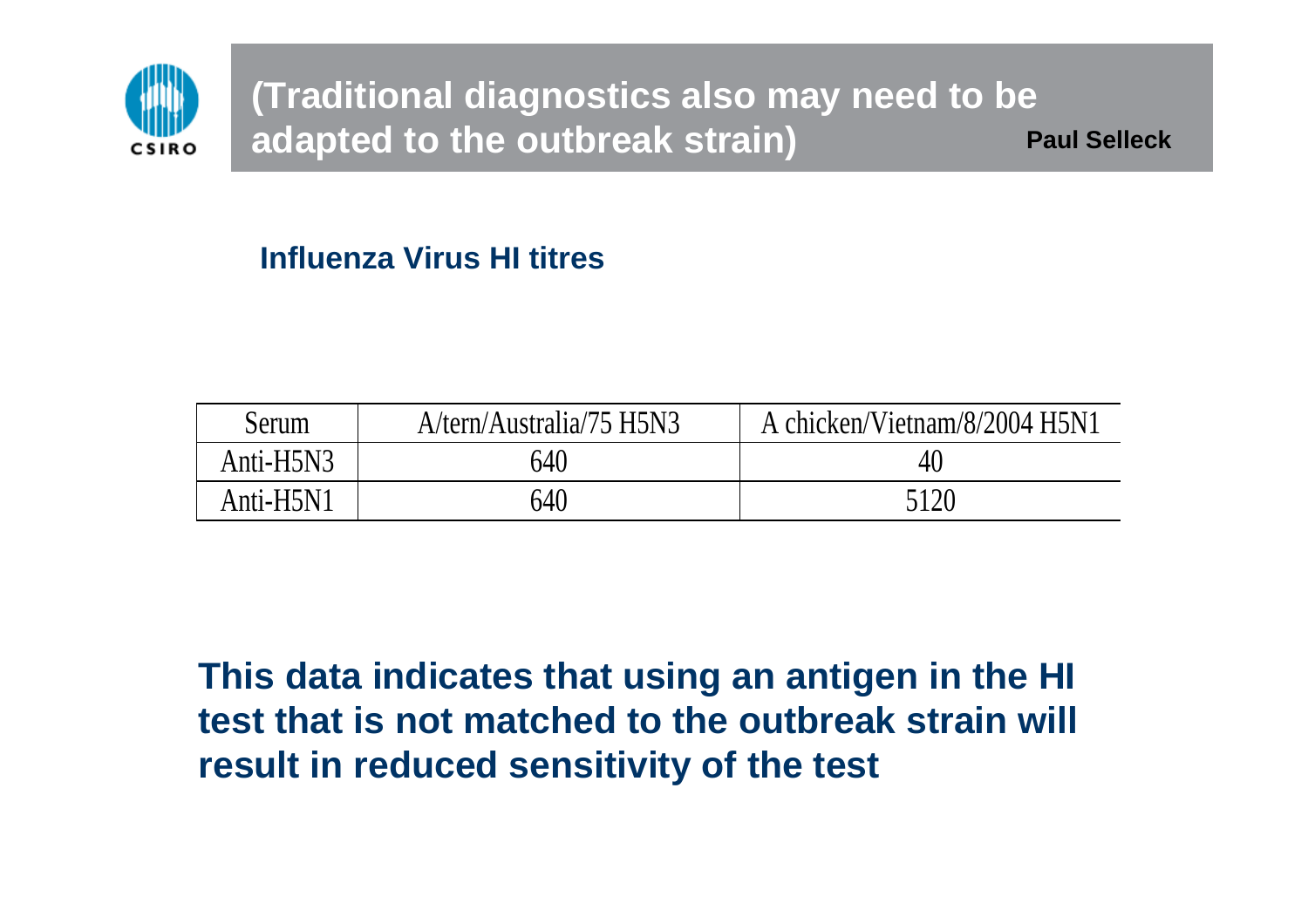

**A further diagnostic challenge is illustrated by the information in our slide of the evolution of the current H5N1, which shows considerable genetic reassortment.**

**Pandemic preparedness requires the capability to sequence the whole genome to detect reassortments that may lead to a virus with different properties fro virulence or infectivity in poultry, humans or other animals**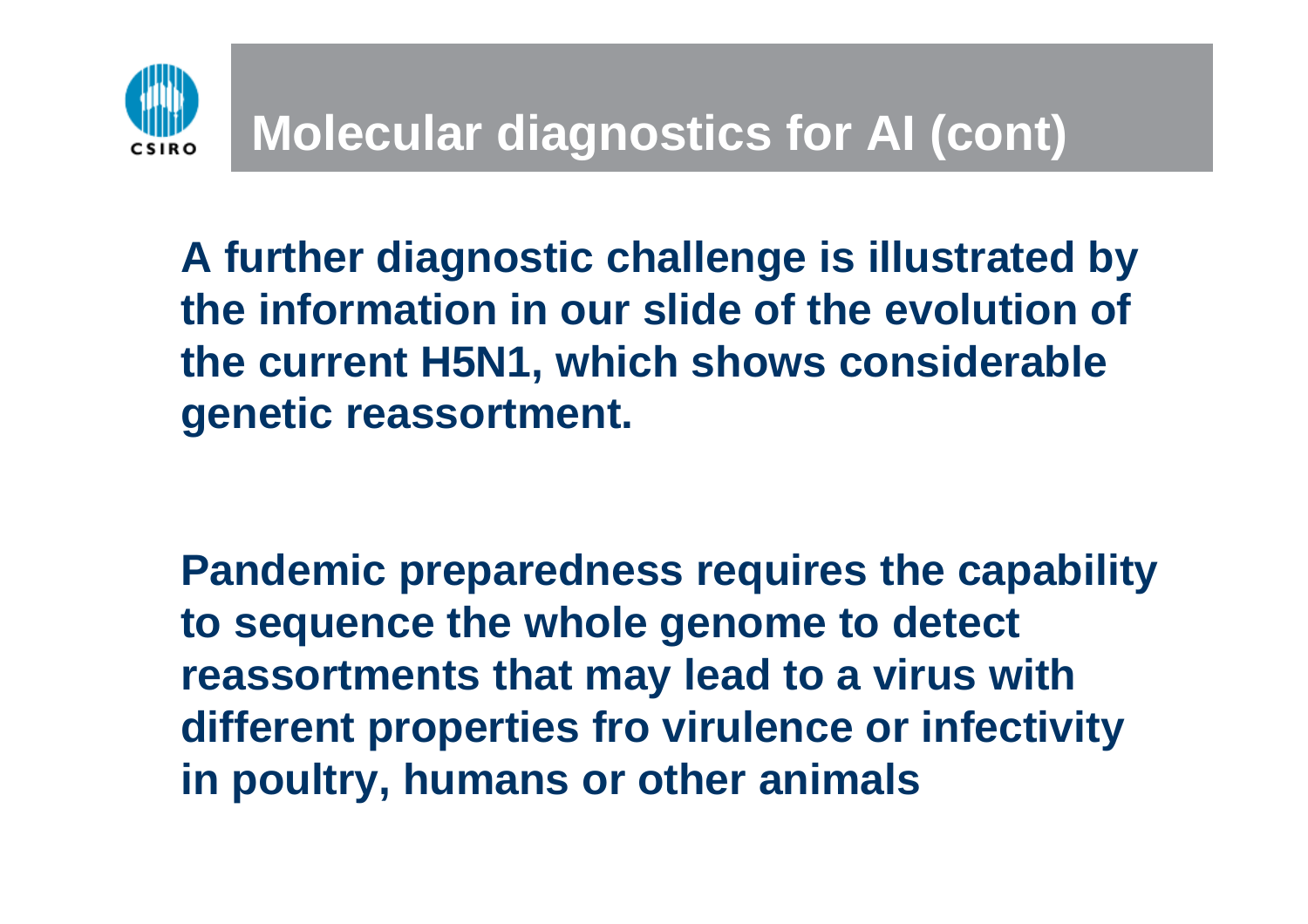

### **Avian influenza virus genetics**

#### **AI viruses have genomes with 8 segments**

**3 mechanisms for genetic evolution:**

- **1.Point mutations and deletions**
- **2. Intergenic recombination between segments**
- **3. Genetic reassortment during dual infection of a cell**

**(Hence the evolution of H5N1 viruses as illustrated)**

#### **Diagnostic challenges**

- •**Primer/probe design**
- •**Whole genome sequencing**

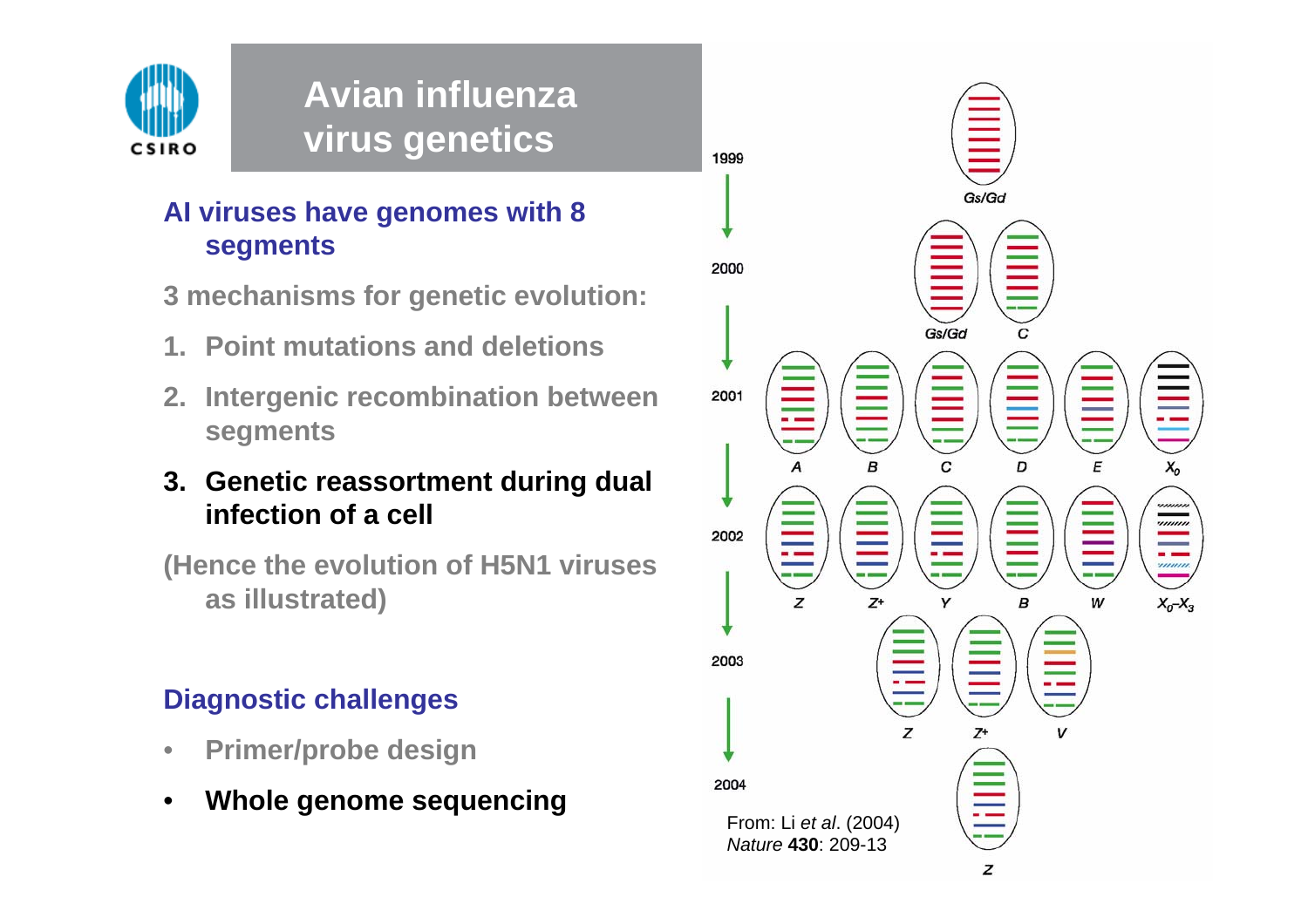

#### **Molecular Diagnostics: New technology for Rapid genome sequencing – not just a toy**



**Article:** *Nature* advance online publication; published online 31 July 2005 | doi: 10.1038/nature03959 **Genome sequencing in microfabricated high-density picolitre reactors**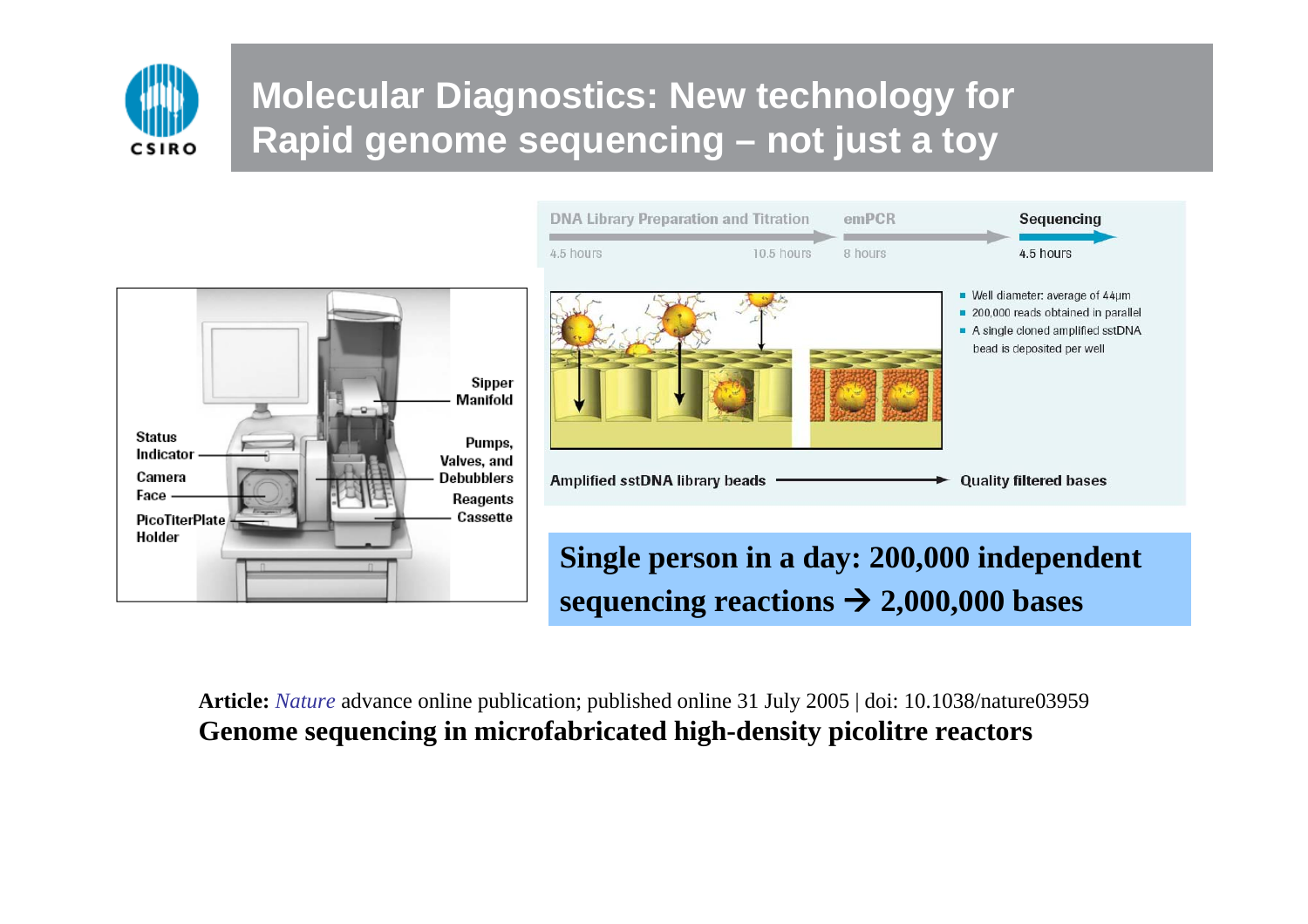

# **New technology will be adopted in reference laboratories**

**Sequence more than 20 million bases in 4-5 hrs**

**DNA library preparationfor RNA viruses need to add extra step of cDNA**

**Use to identify quasispecies**

**Potential applications to**

**find new viruses** 

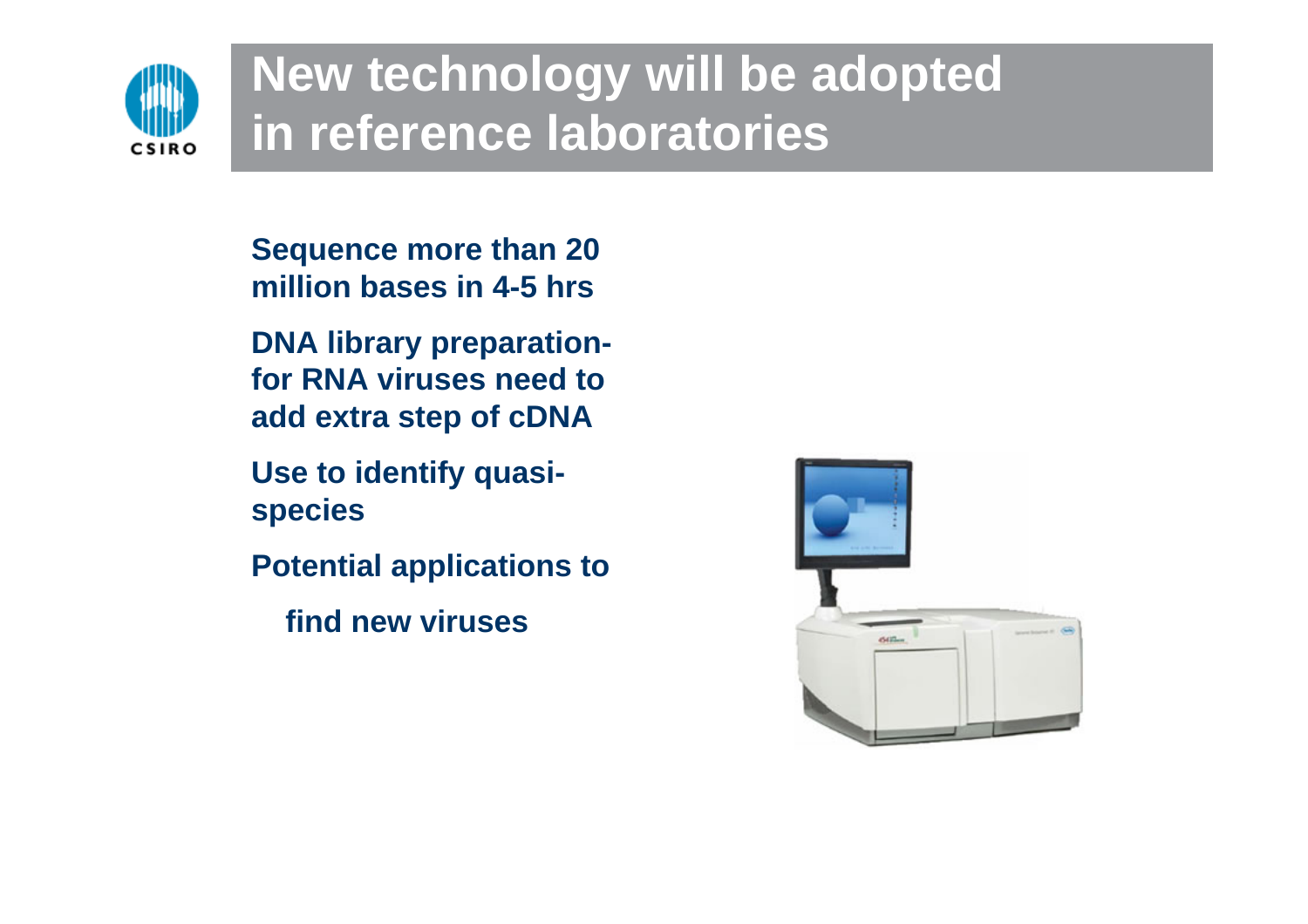

# **Some examples of R&D responses to the Asian epidemic**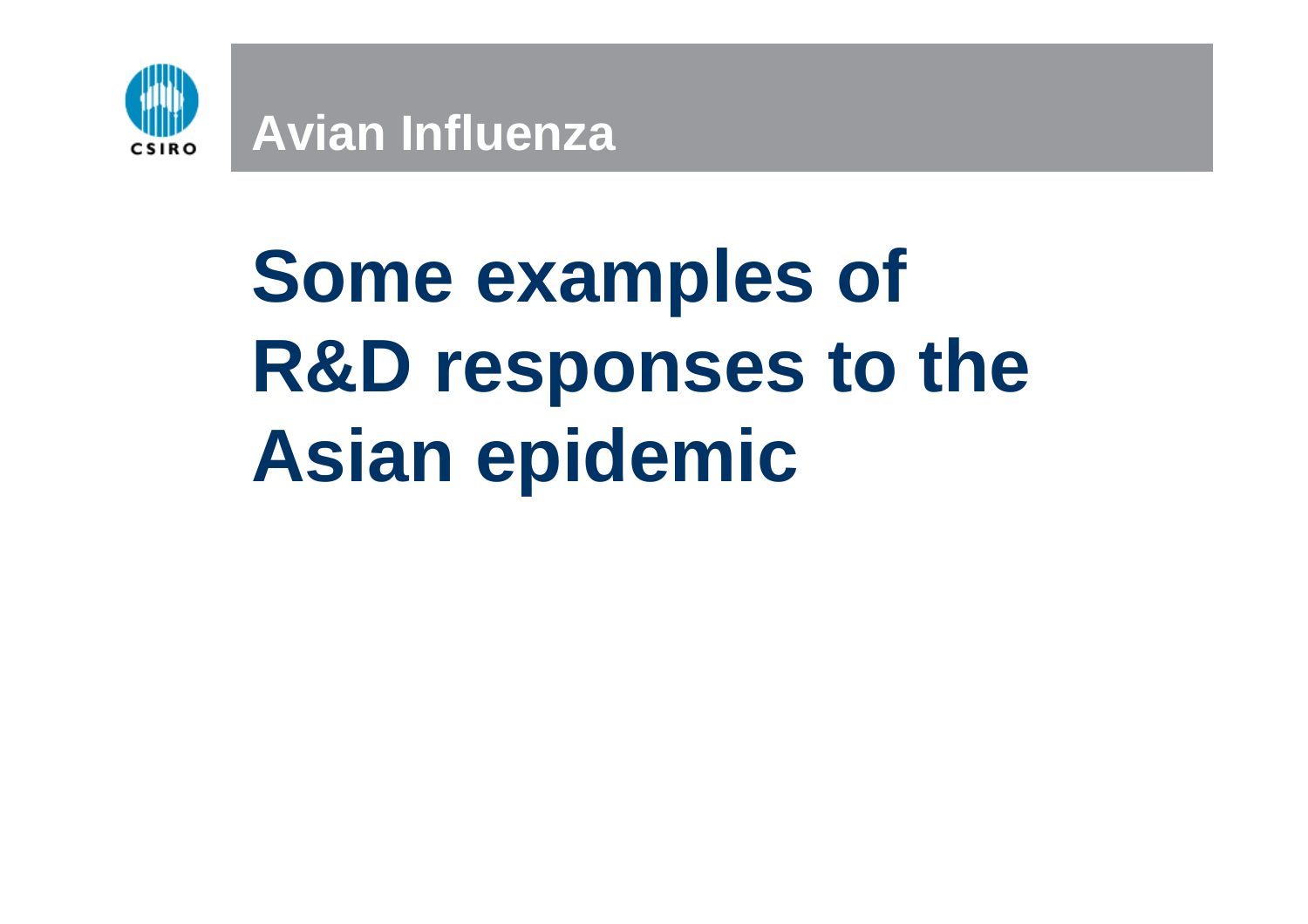

#### **Biosafety in the lab is of absolute importance**

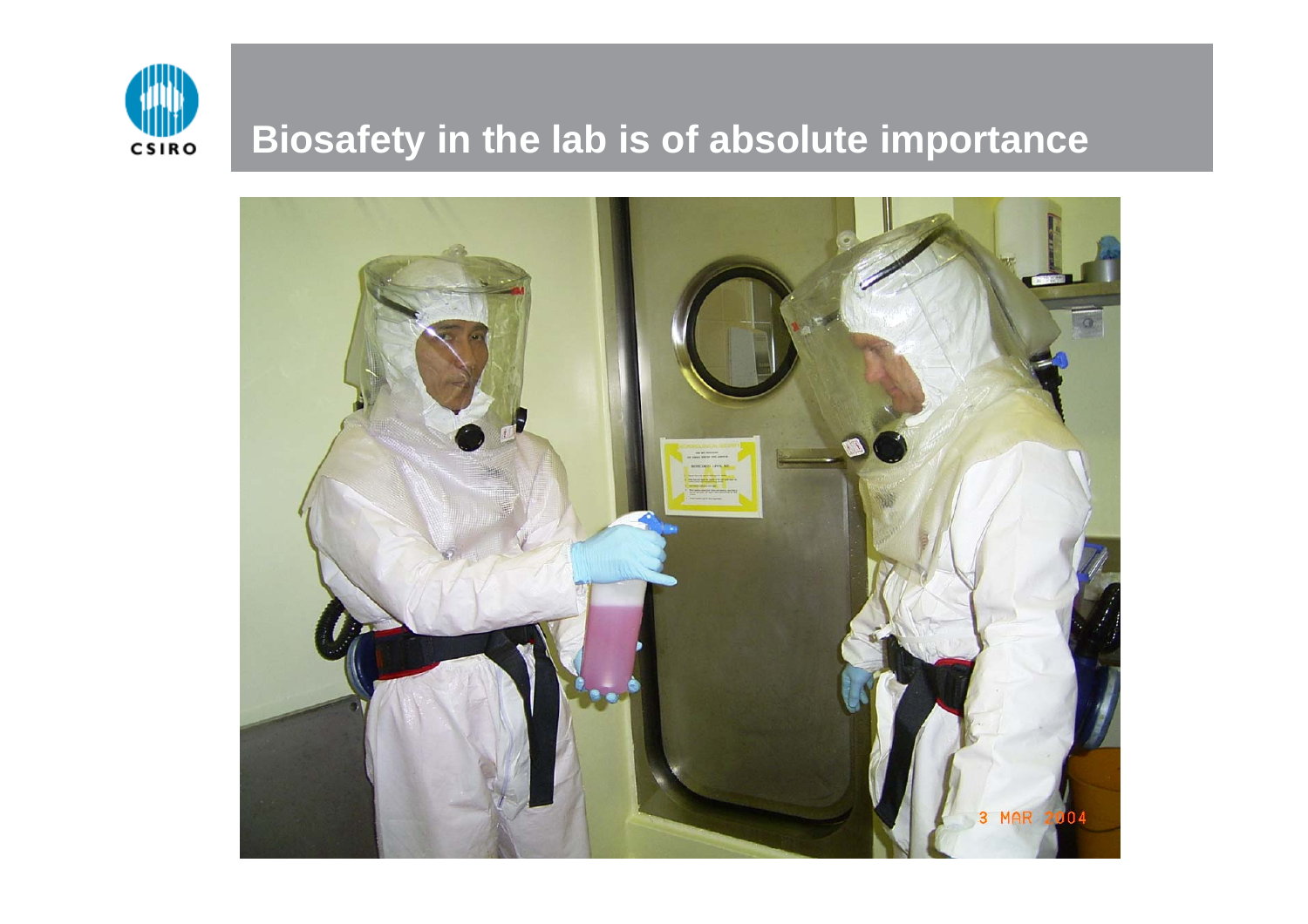

# **H5N1 Titration Study in Ducks: A/muscovy duck/Vietnam/453/2004**

**Deb Middleton**

- **5 X 5 commercial ducks**
- **6 weeks old**
- **-ve by cELISA to AI antibody (all H types)**
- **-ve t o H5 by HI**
- **10-1 to 10-5 infected AF**
- **I/N; I/Oral; I/Ocular**

#### **Observed for 10 days**

- $\overline{\phantom{a}}$ Clinical signs
- m. Virus excretio n
	- Days 2, 3, 4, 7
- **Antibody** 
	- **Day 10**

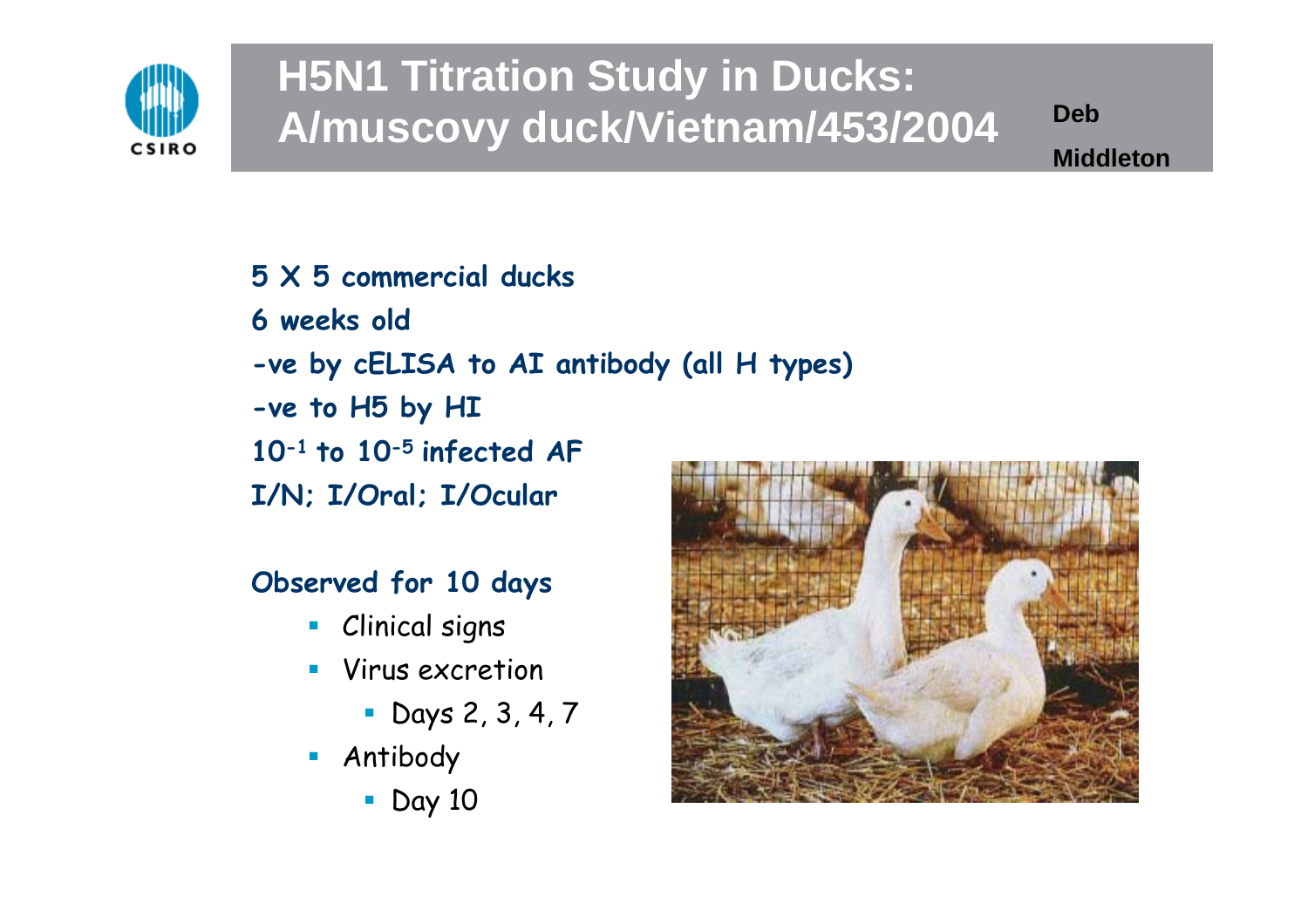

# **Clinical observations – titration study**

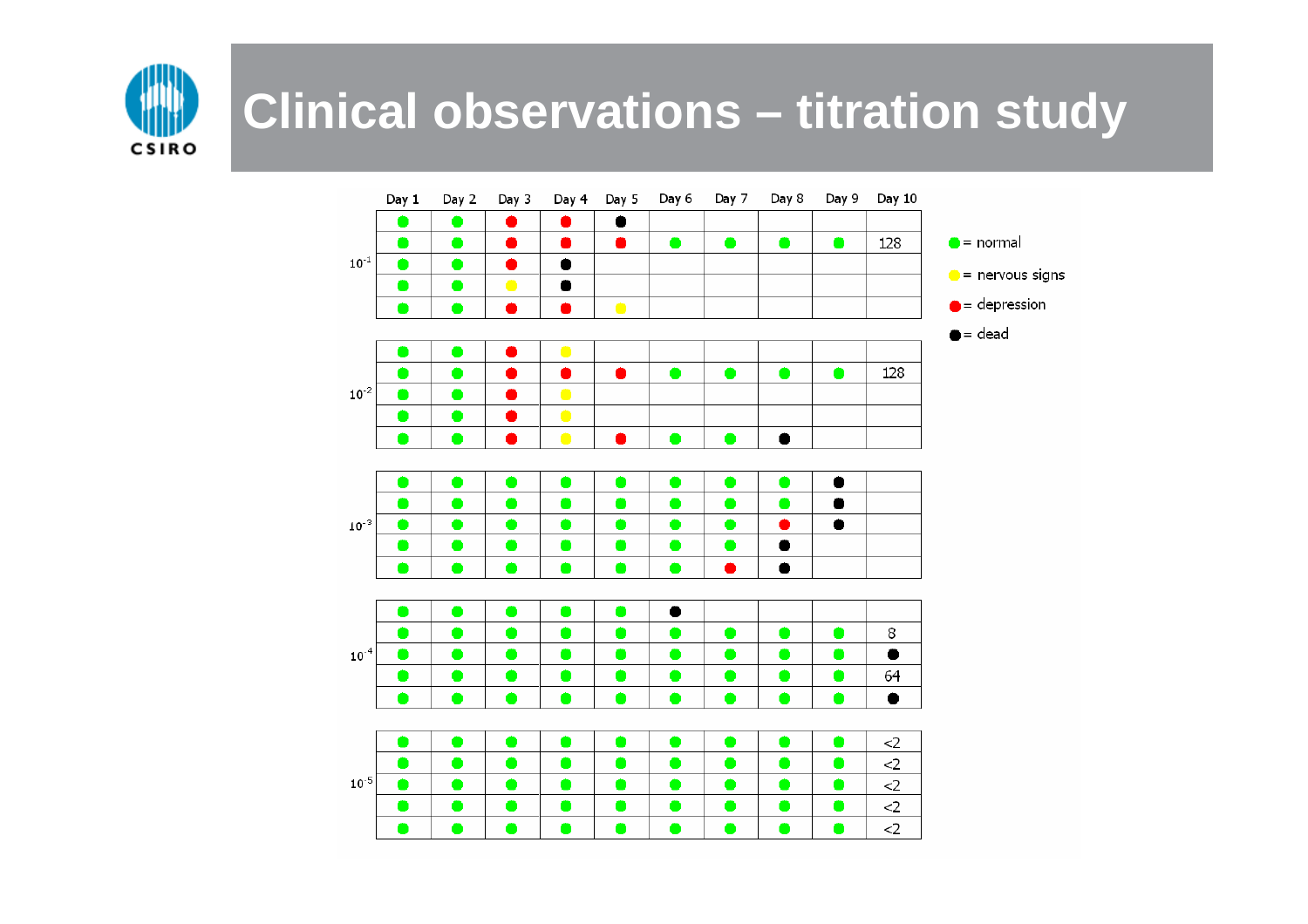

# **Virus isolation – titration study**

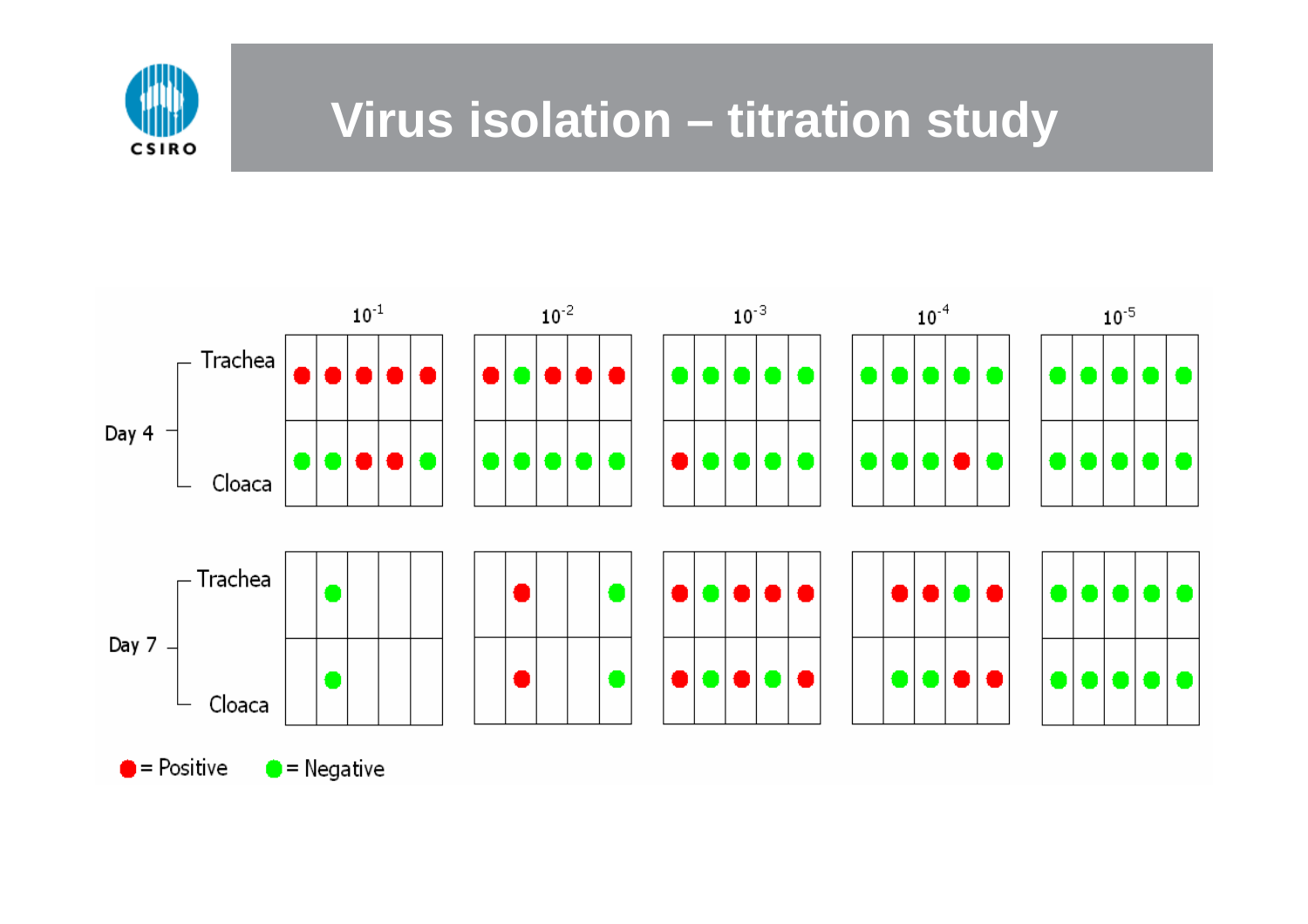

### **An infected bird**

- Exhibits clinical illness a nd/or
- Viral detection in tracheal or cloacal swabs on day 4 or day 7
- Titration end-point of  $10^{3.2}$ EID<sub>50</sub>

### **Recommended 10-3 AF**

- $\blacksquare$  10<sup>4.7</sup>EID<sub>50</sub> (equivalent to 10<sup>1.5</sup>DID<sub>50</sub>)
- $\blacksquare$  Over 30 duck infectious doses $_{50}$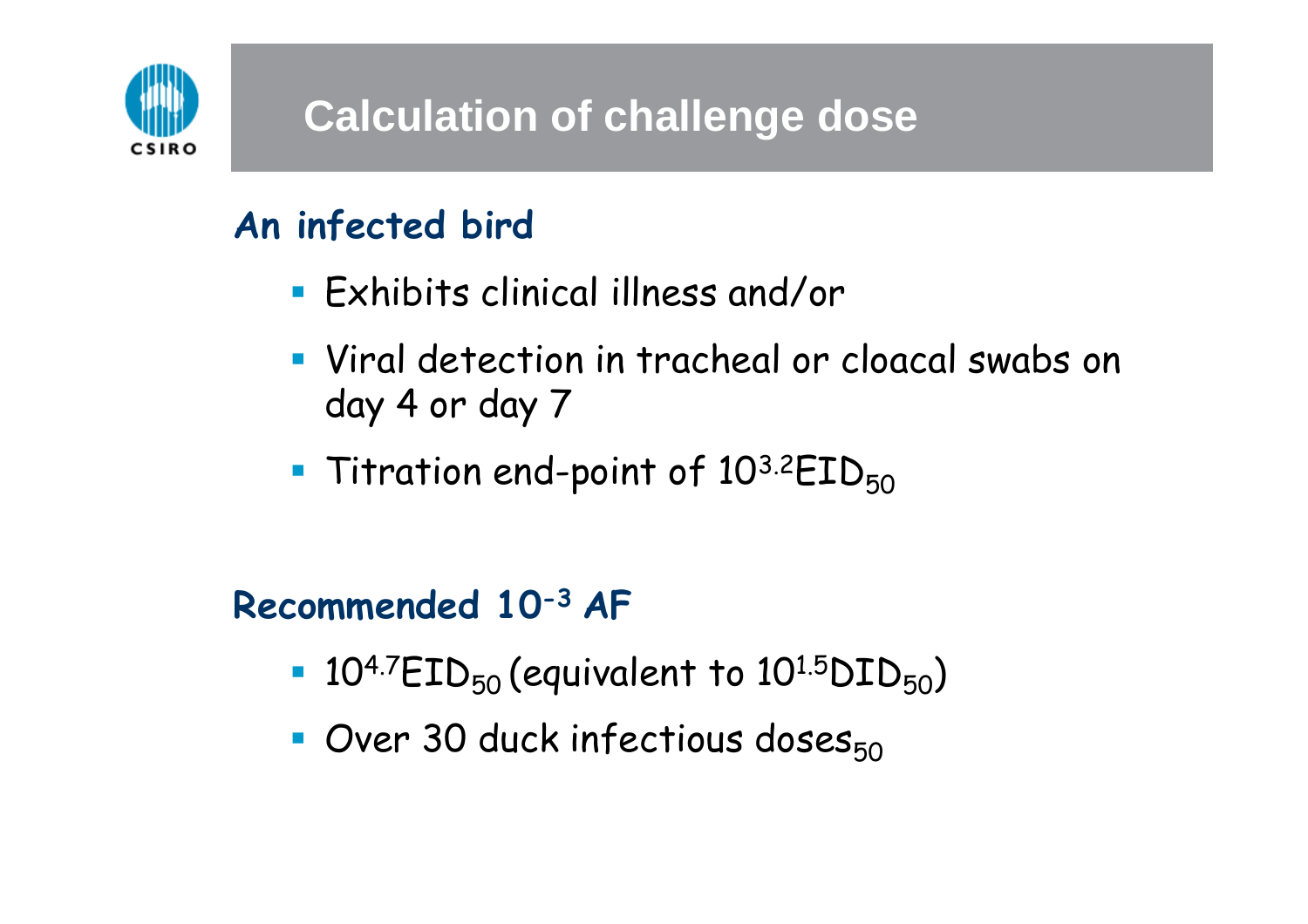

### Control birds n=14

PBS at day old and 3 weeks old

**Poulvac i-AI H5N9, H7N1 n=15**

**1º vaccination at day old and booster at 3wo** 

### **Poulvac i-AI H5N3 n=15**

**1º vaccination at day old and booster at 3wo** 

### **All birds challenged with H5N1 at 6wo**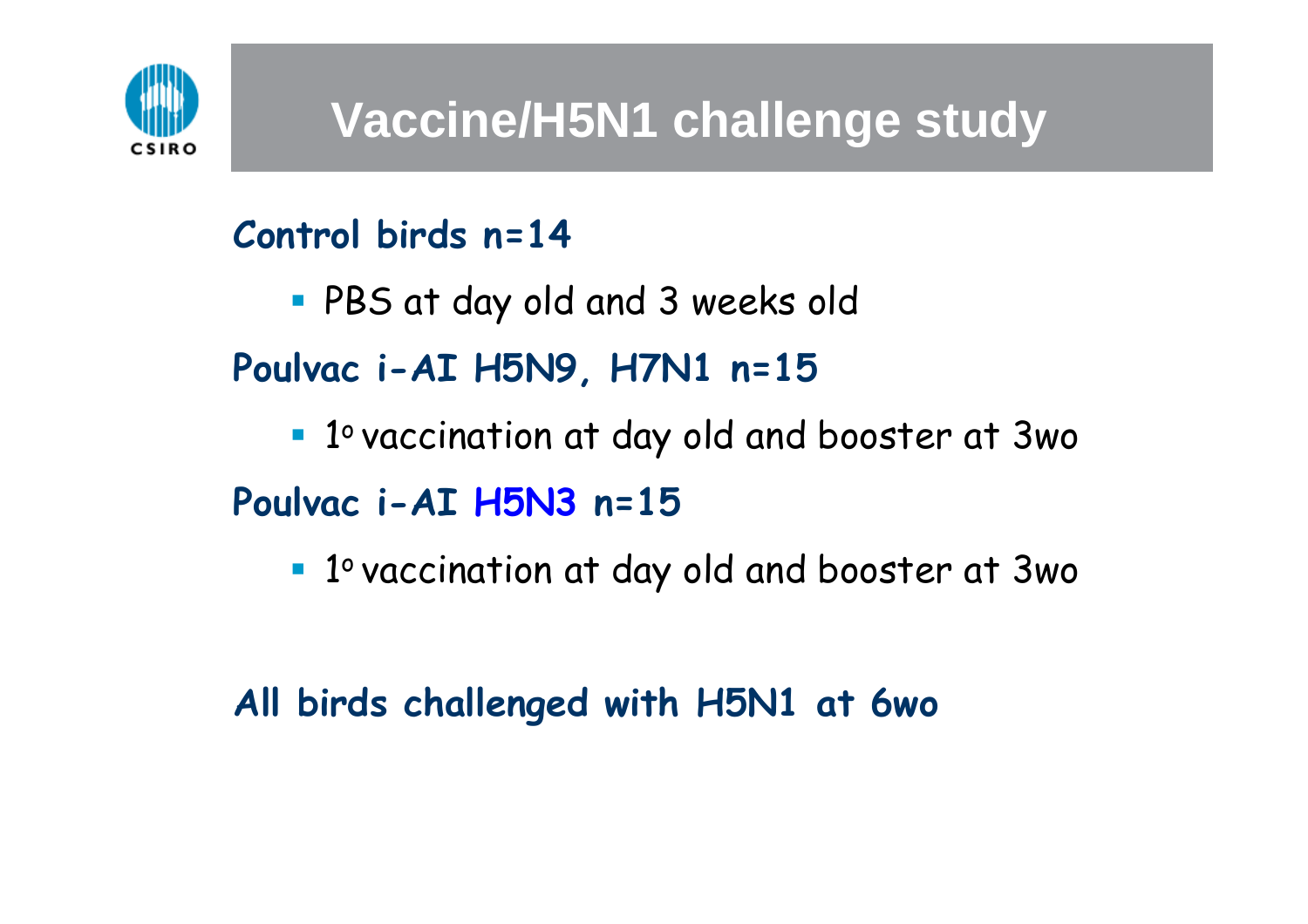

# **Clinical observations – vaccine study**







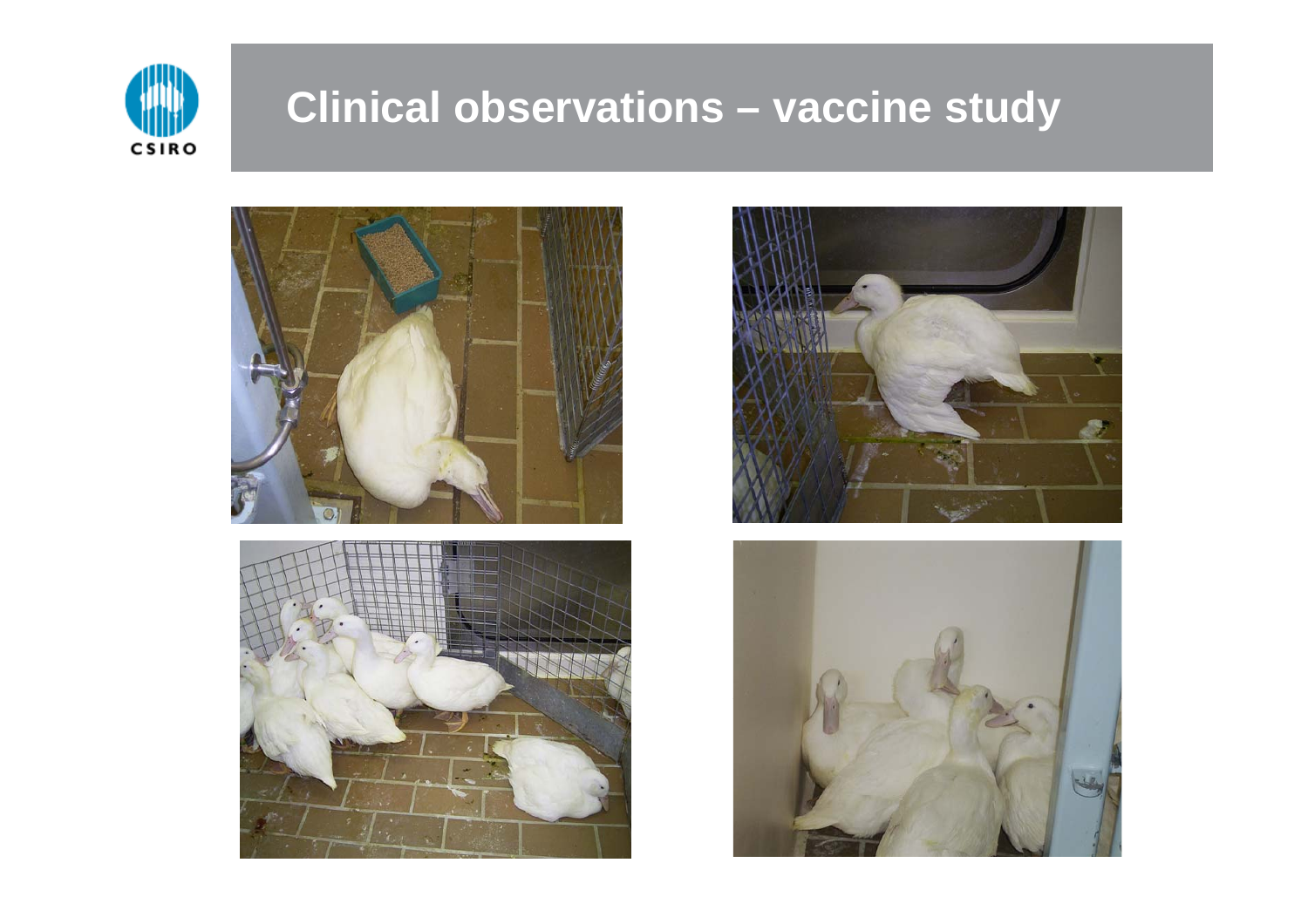

### **Serology - controls**

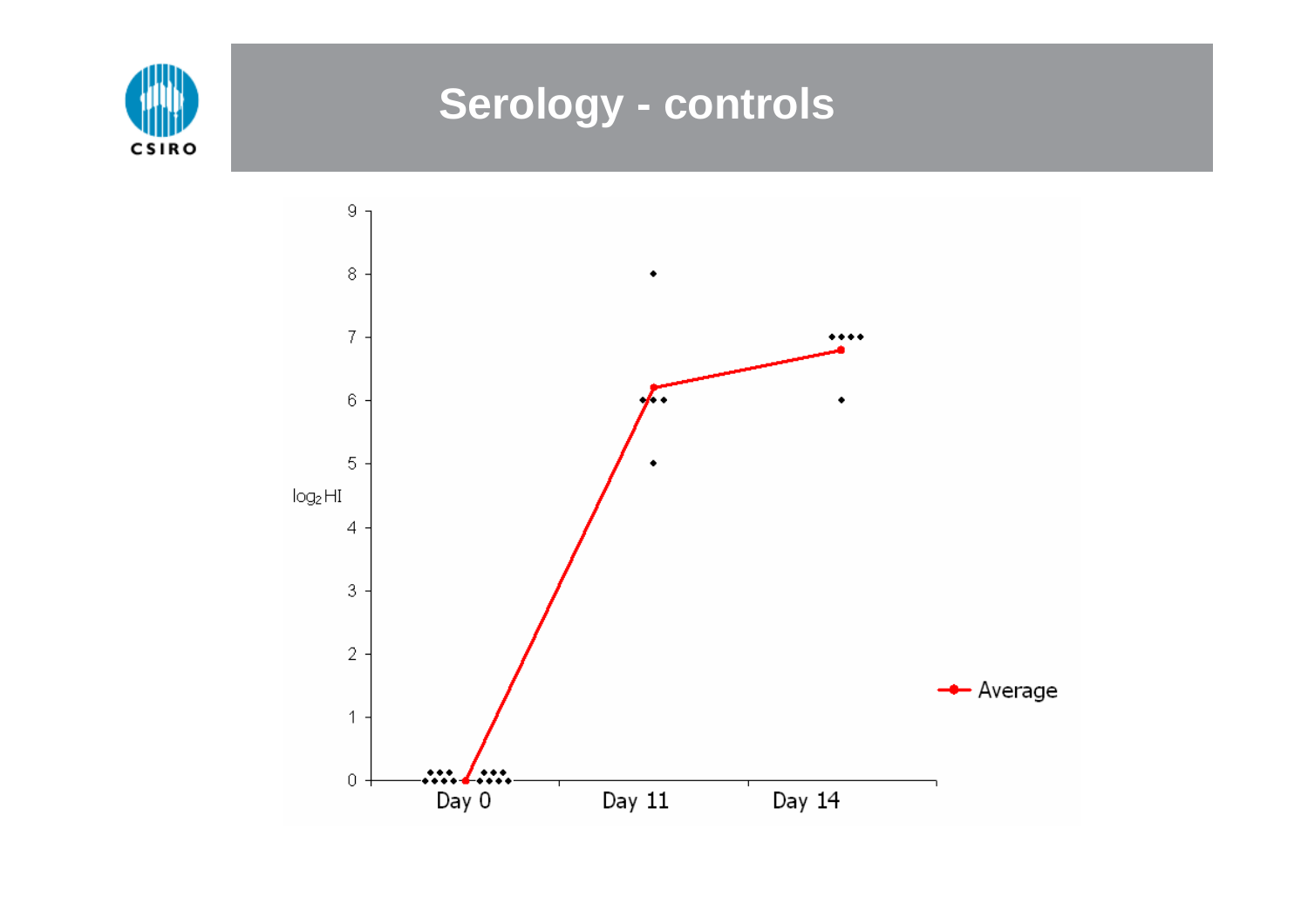

# **Serology – bivalent vaccine**

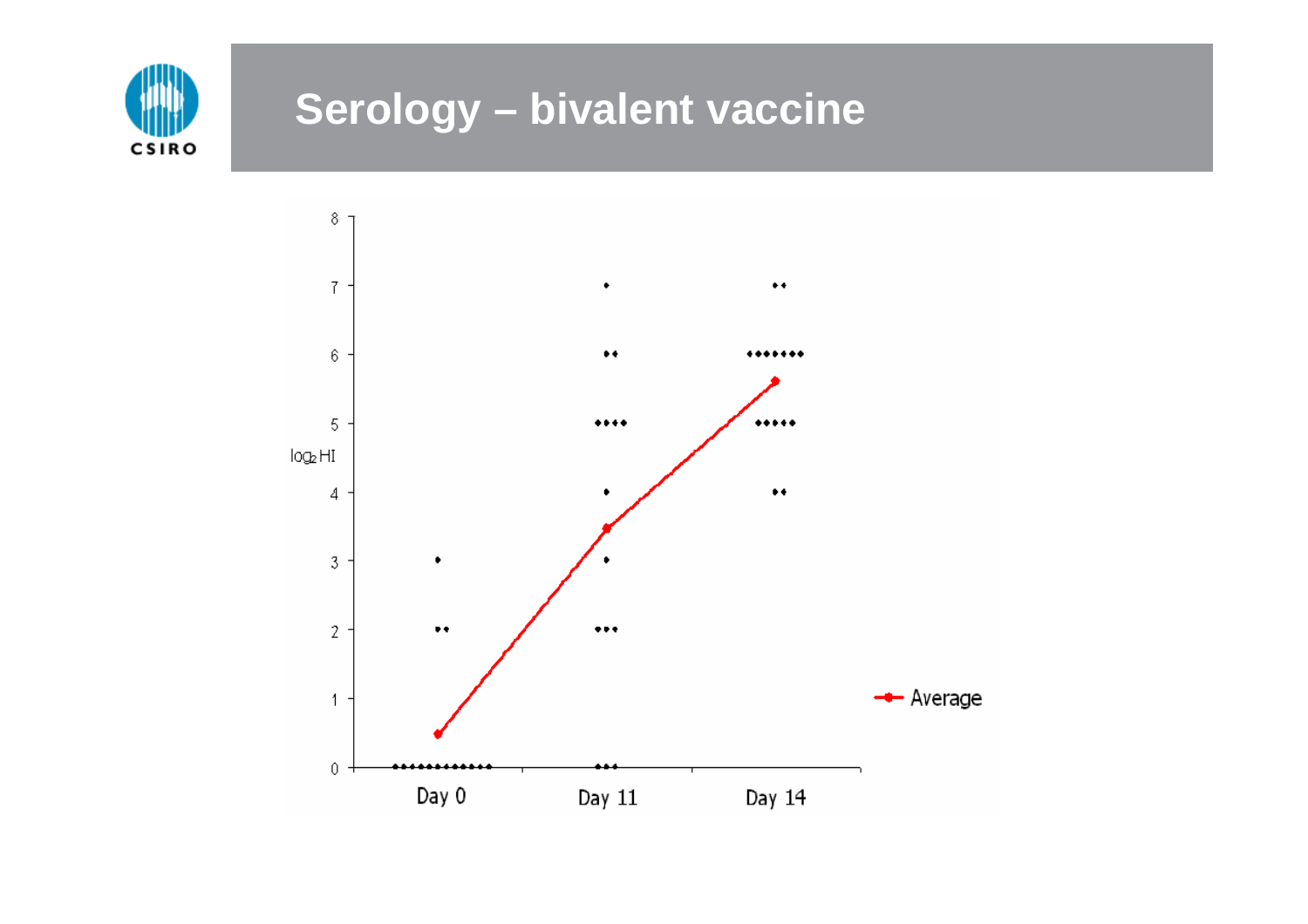

# **Serology – H5N3 reverse genetics**

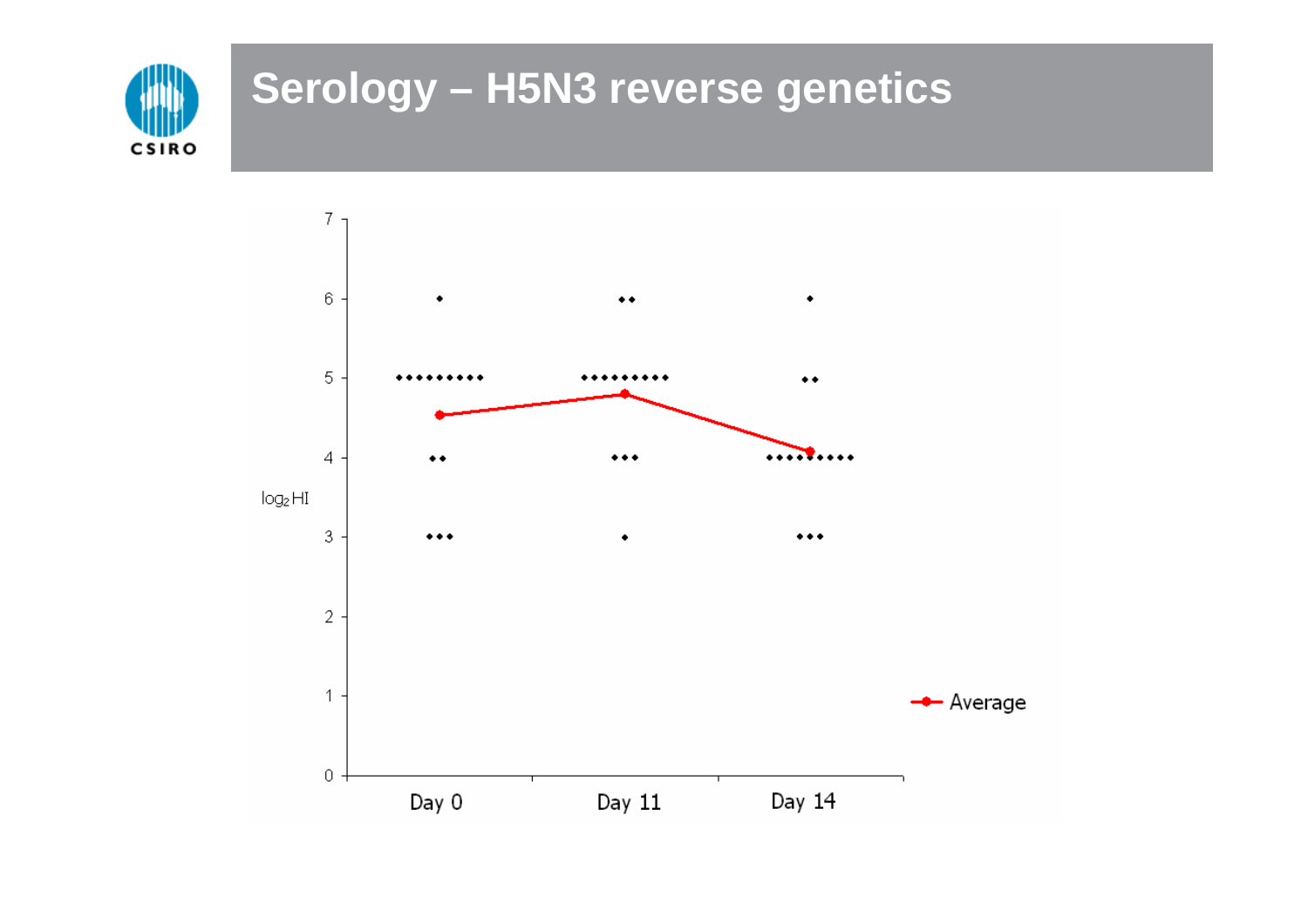

# **Virus isolation – vaccine study**

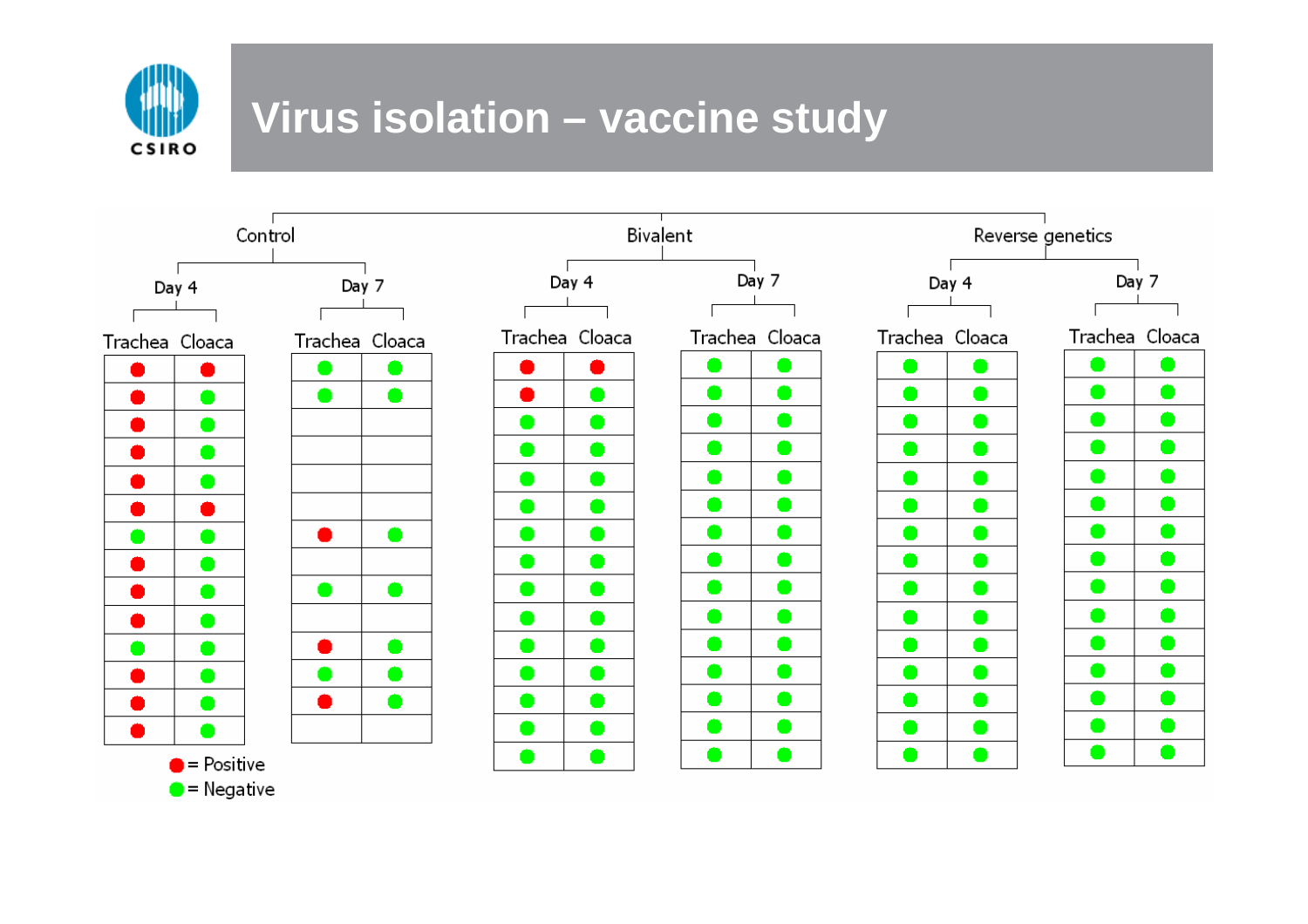

#### **Summary**

### **H5N9,H7N1 bivalent vaccine**

- **Protected ducks from H5N1 disease**
- Serology data suggests infection occurred
- Shedding suppressed but not eliminated

### **H5N3 reverse genetics vaccine**

- **Protected ducks from H5N1 disease**
- Serology data suggests infection did not occur
- No viral shedding detected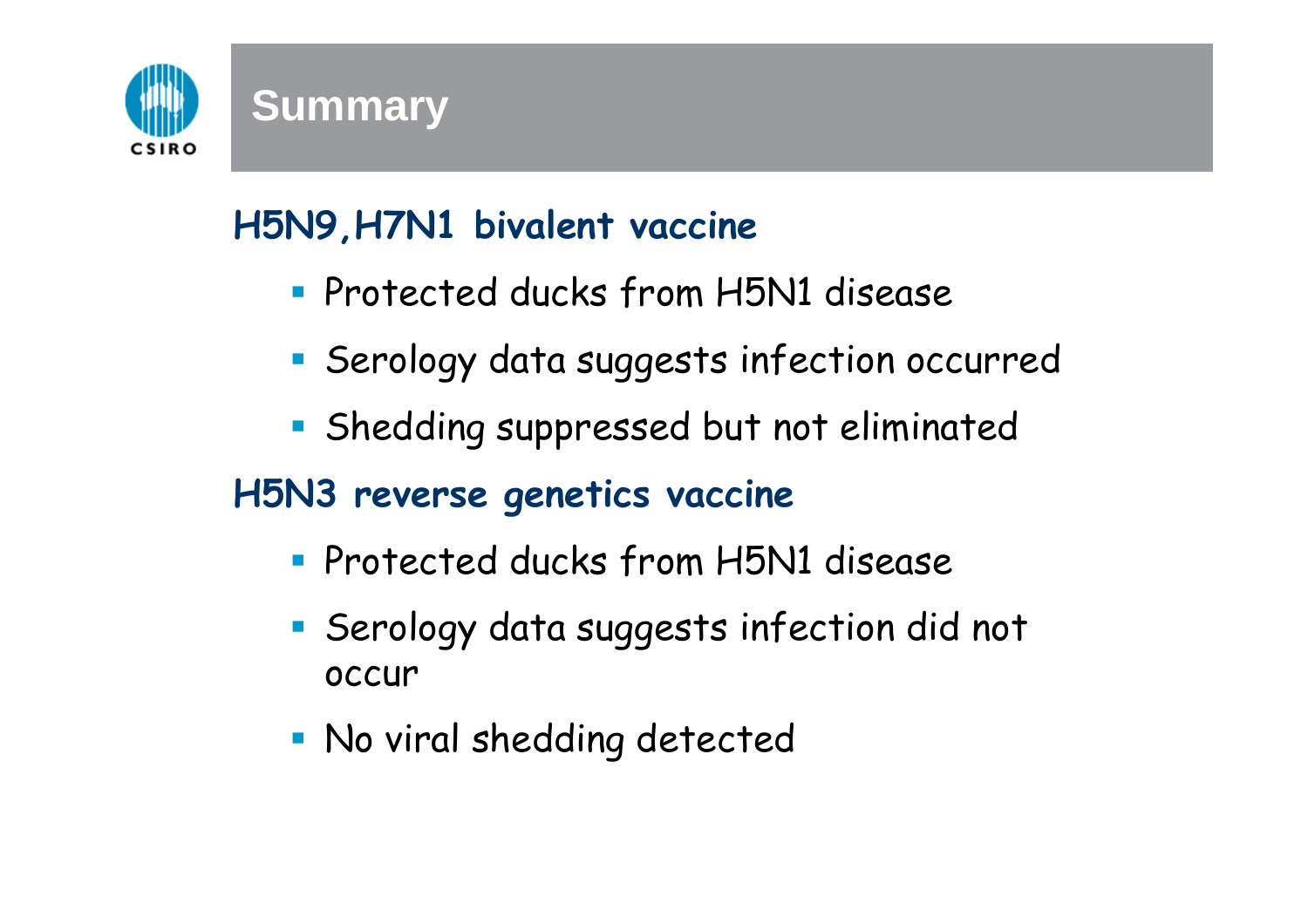

#### **Kits for rapid antigen/agent detection potentially play an important role**

#### **Which kit to use – will OIE r egistration help?**

#### **We need to learn how to use the kits, issues of**

- **trained users (including sampling issues),**
- **Transport and storage issues**
- **validation of the diagnostic process**
- **Reporting issues – data capture and SOPs for response**

#### **Test kits evaluated in this study were:-**

- **Becton Dickenson Directigen Flu A & B,**
- **Biota Flu OIA,**
- **Anigen Rapid AIV Ag Test Kit,**
- **Anigen Rapid H5AIV Test Kit,**
- **Synbiotics Influenza Type A Antigen Test Kit**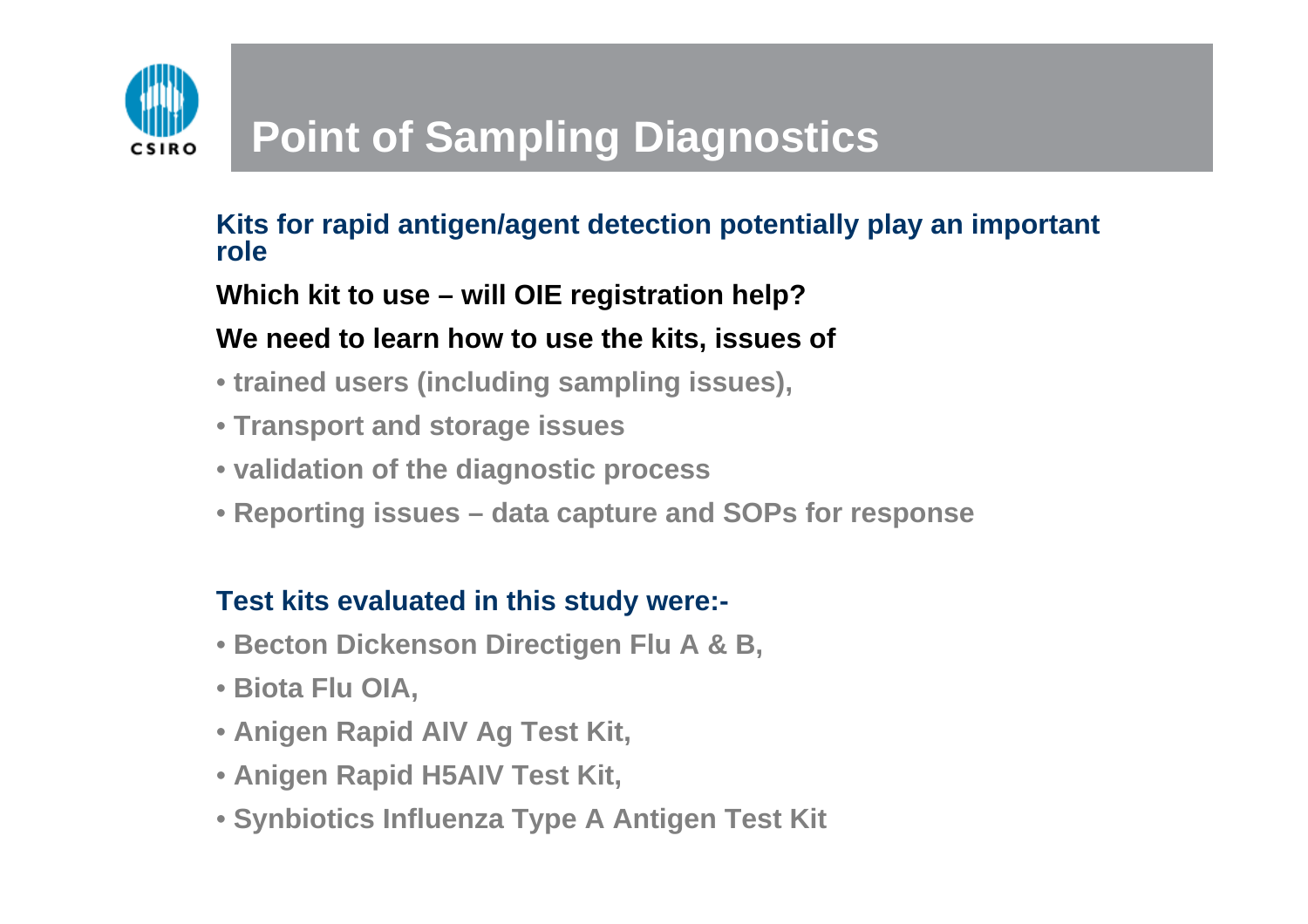

#### **Analytical sensitivity**

**Dilutions of a stock virus (A/chicken/Vietnam/8/04 H5N1 with a titre of 108.1 EID50/ml) wer e made and 100 ul of each dilution added to the test kit sample buf f er.**

| Dilution | Directigen | Flu OIA    | Anigen AIV | Anigen H5  | <b>Synbiotics</b> |
|----------|------------|------------|------------|------------|-------------------|
| 1:5      |            | $4+$       |            | <b>Neg</b> | 4+                |
| 1:10     | 2+         | 2+         | 2+         | <b>Neg</b> | 4+                |
| 1:50     | <b>Neg</b> | <b>Neg</b> |            | <b>Neg</b> | $3+$              |
| 1:100    | Neg        | <b>Neg</b> | Neg        | Neg        | $1 +$             |
| 1:500    | <b>Neg</b> | <b>Neg</b> | Neg        | <b>Neg</b> | Neg               |
| 1:1000   | Neg        | <b>Neg</b> | <b>Neg</b> | Neg        | Neg               |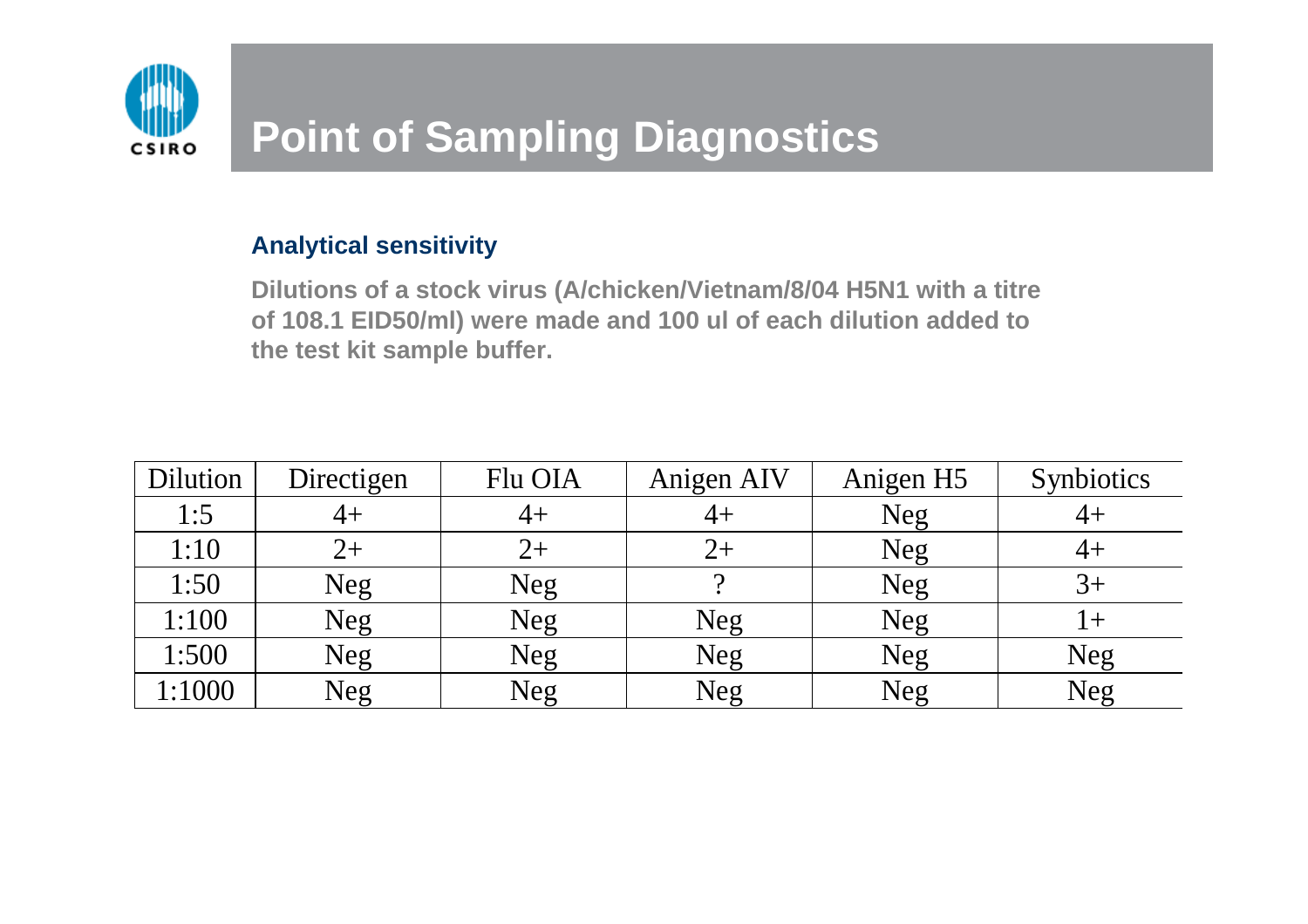

#### **Tissues from H5N1 infected chickens**

**Ten percent suspensions of eight tissues from experimentally infected birds were tested by the addition of 100 ul to the test kit sample buffer.** 

• **All tissues were strongly positive in all kits.**

#### **Cloacal swabs from H5N1 infected chickens**

• **The Directigen, Flu OIA and Anigen AIV kits all detected 3 of 4 swabs from experimentally infected chickens as strongly positive, with the 4th swab being weakly positive.** 

- **The Anigen H5 failed to detect any of the swabs as positive.**
- **The Synbiotics kit has not been evaluated on swabs at this time.**

**All kits will be evaluated on tracheal swabs when clinical material is available.**